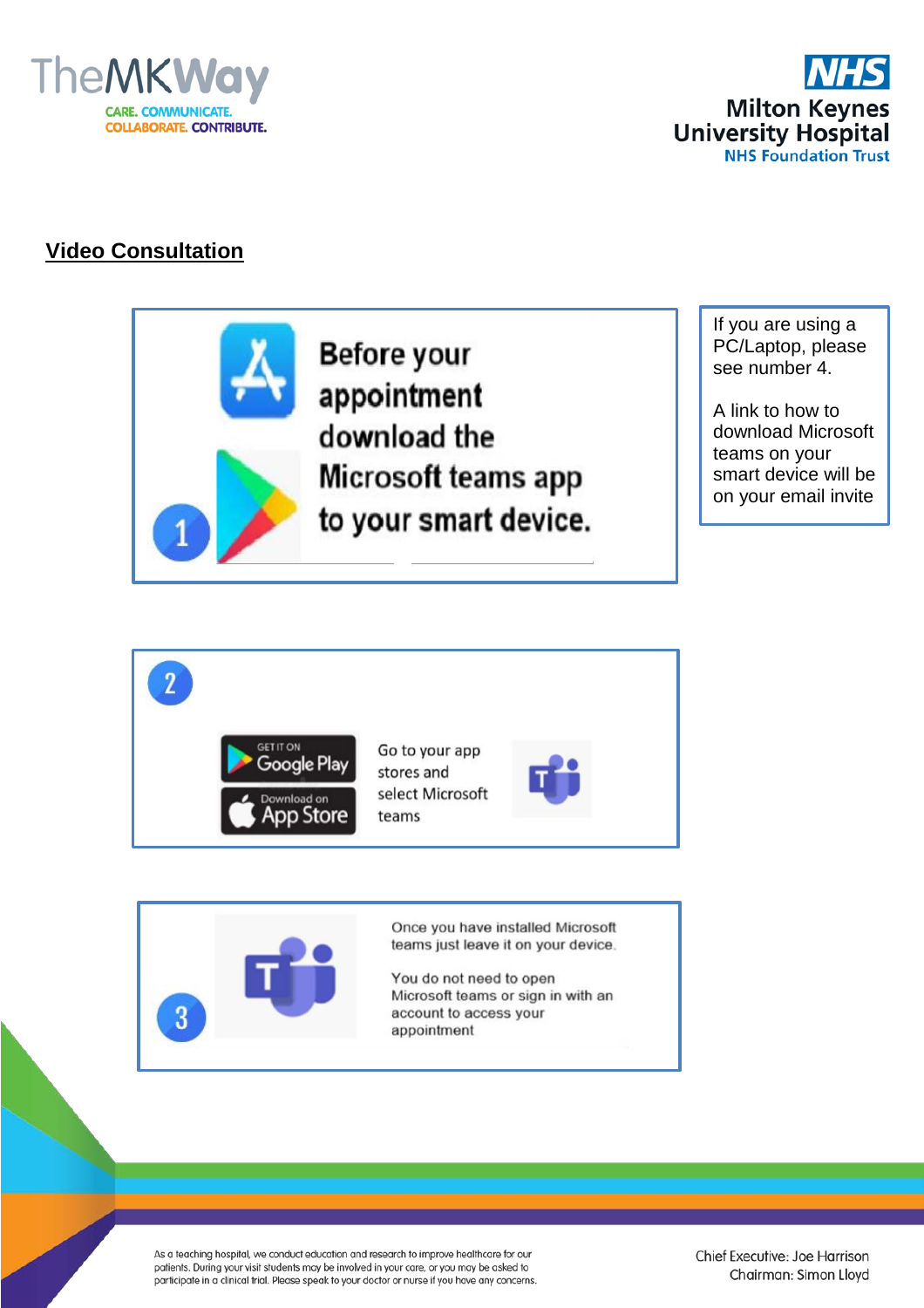



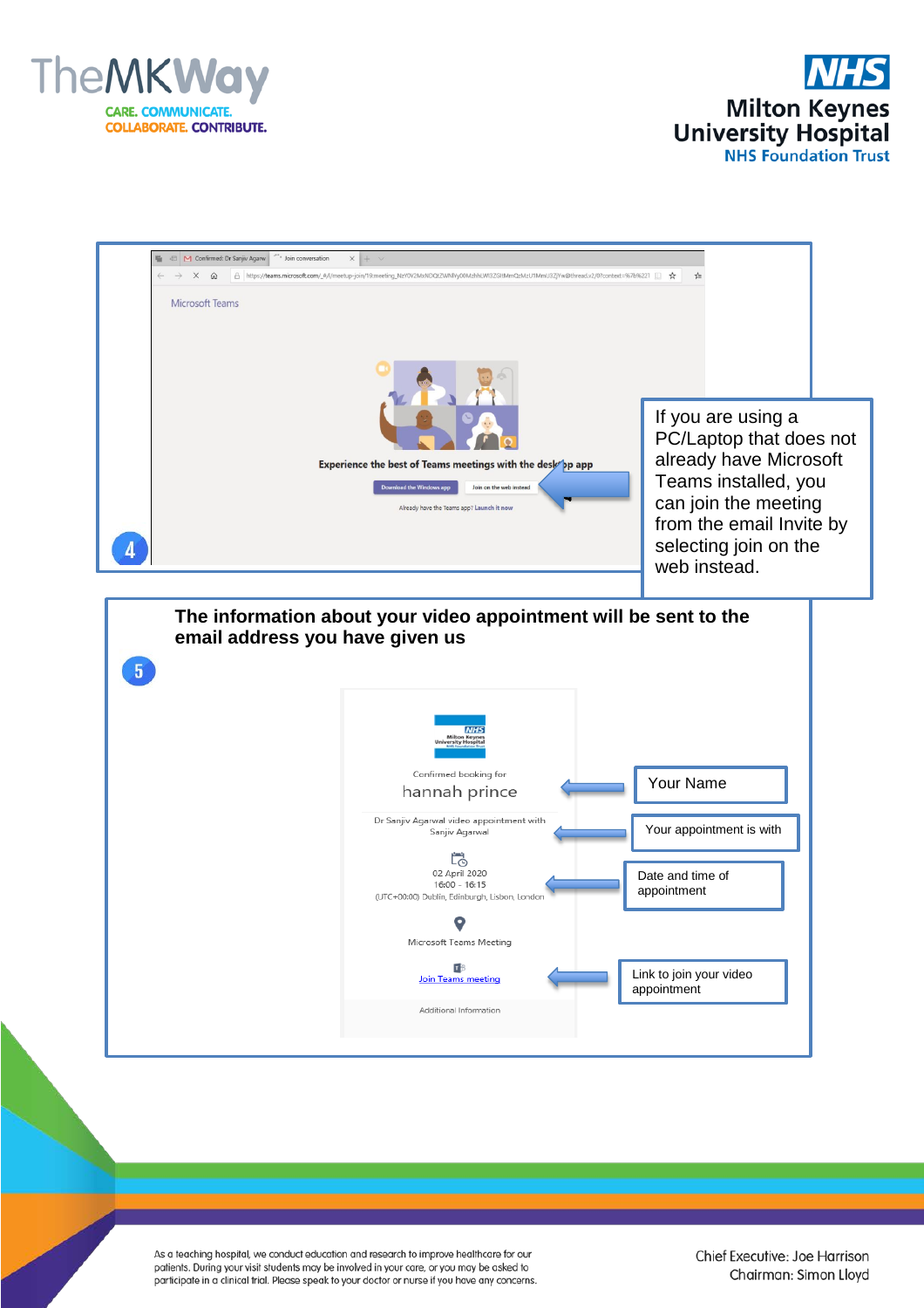





 $\left| \begin{array}{c} 6 \end{array} \right|$  At the time of your appointment find a quiet place where you feel comfortable for your appointment to take place.



Click: - Join Teams Meeting To join your video appointment

As a teaching hospital, we conduct education and research to improve healthcare for our patients. During your visit students may be involved in your care, or you may be asked to participate in a clinical trial. Please speak to your doctor or nurse if you have any concerns.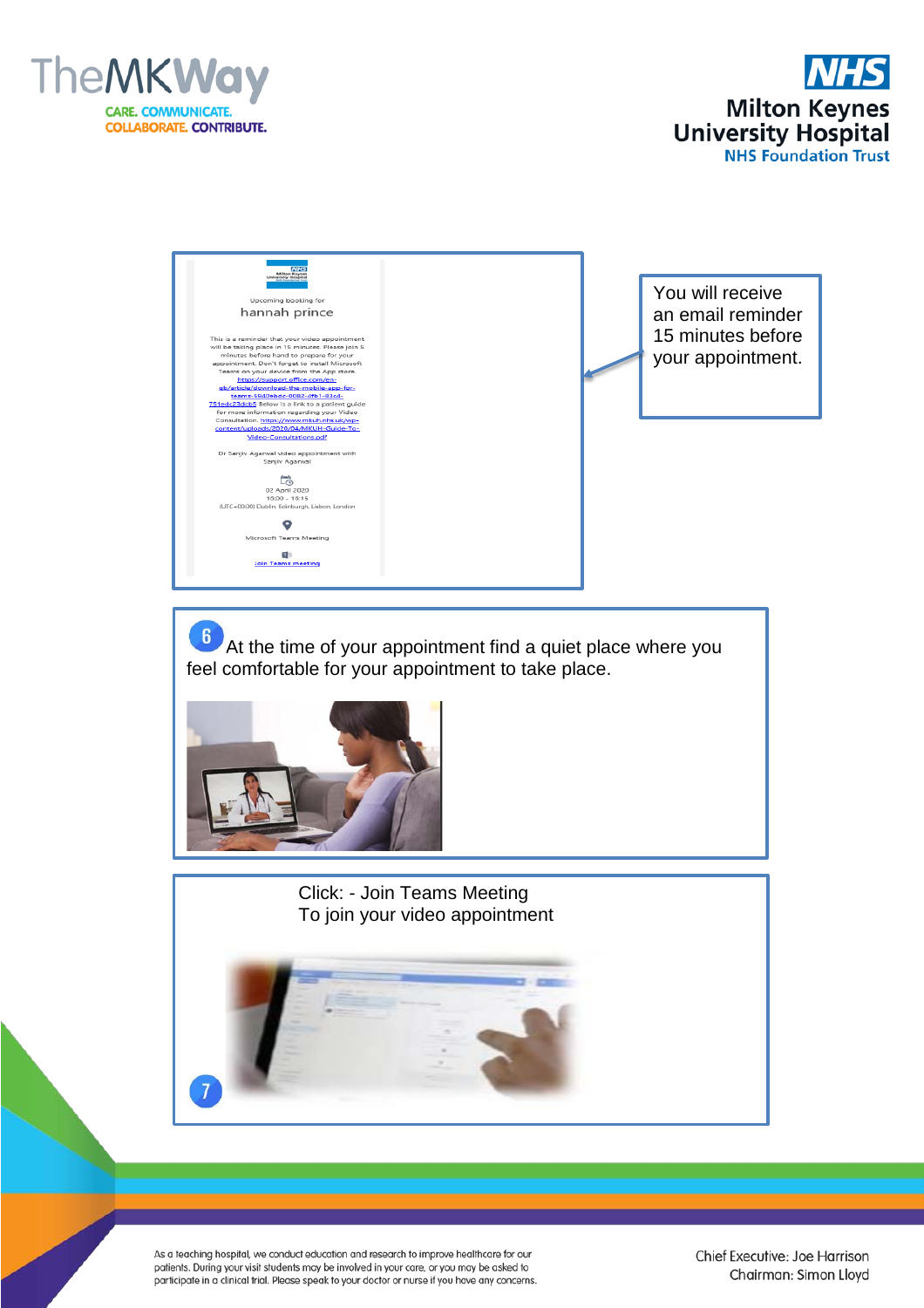



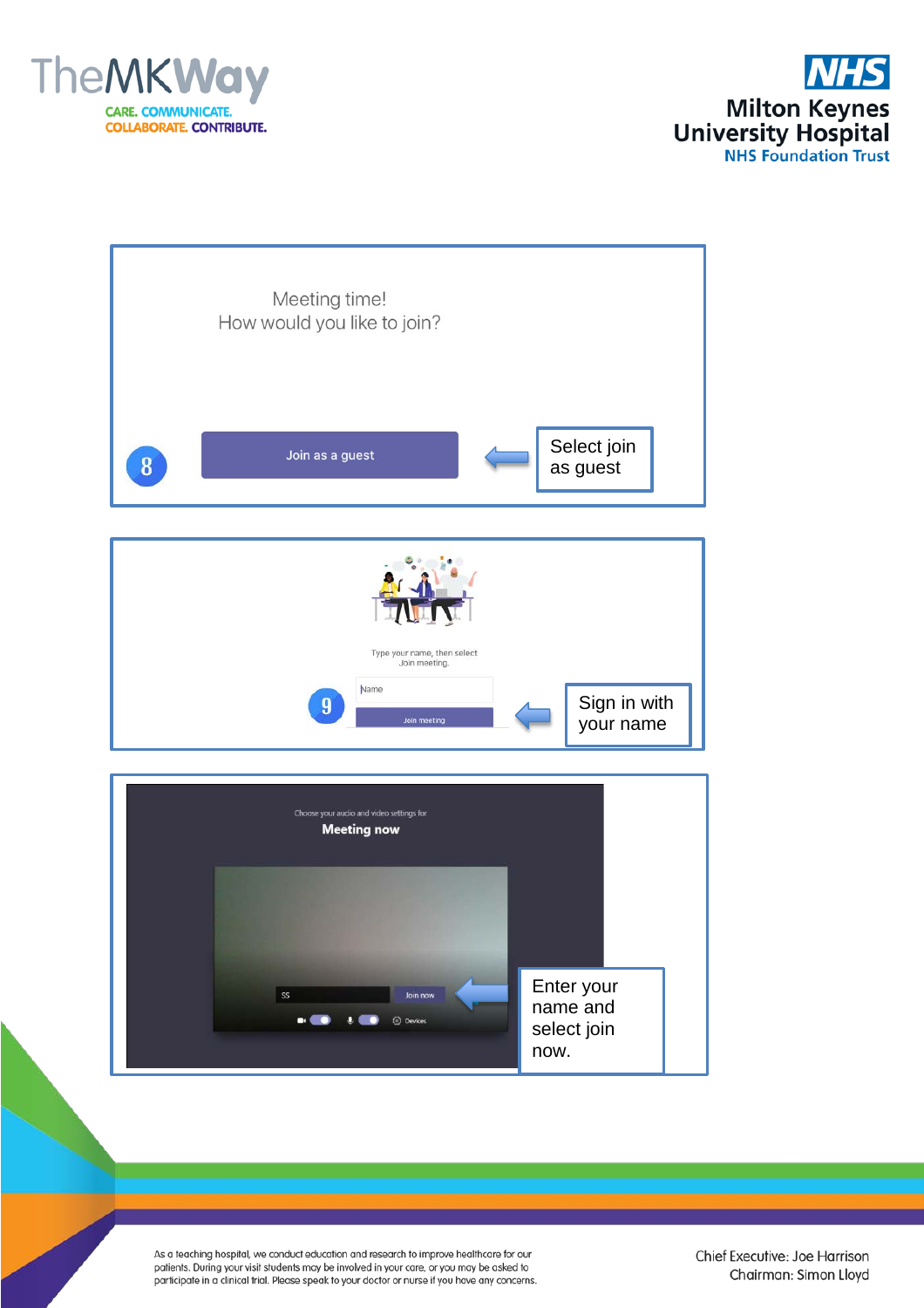





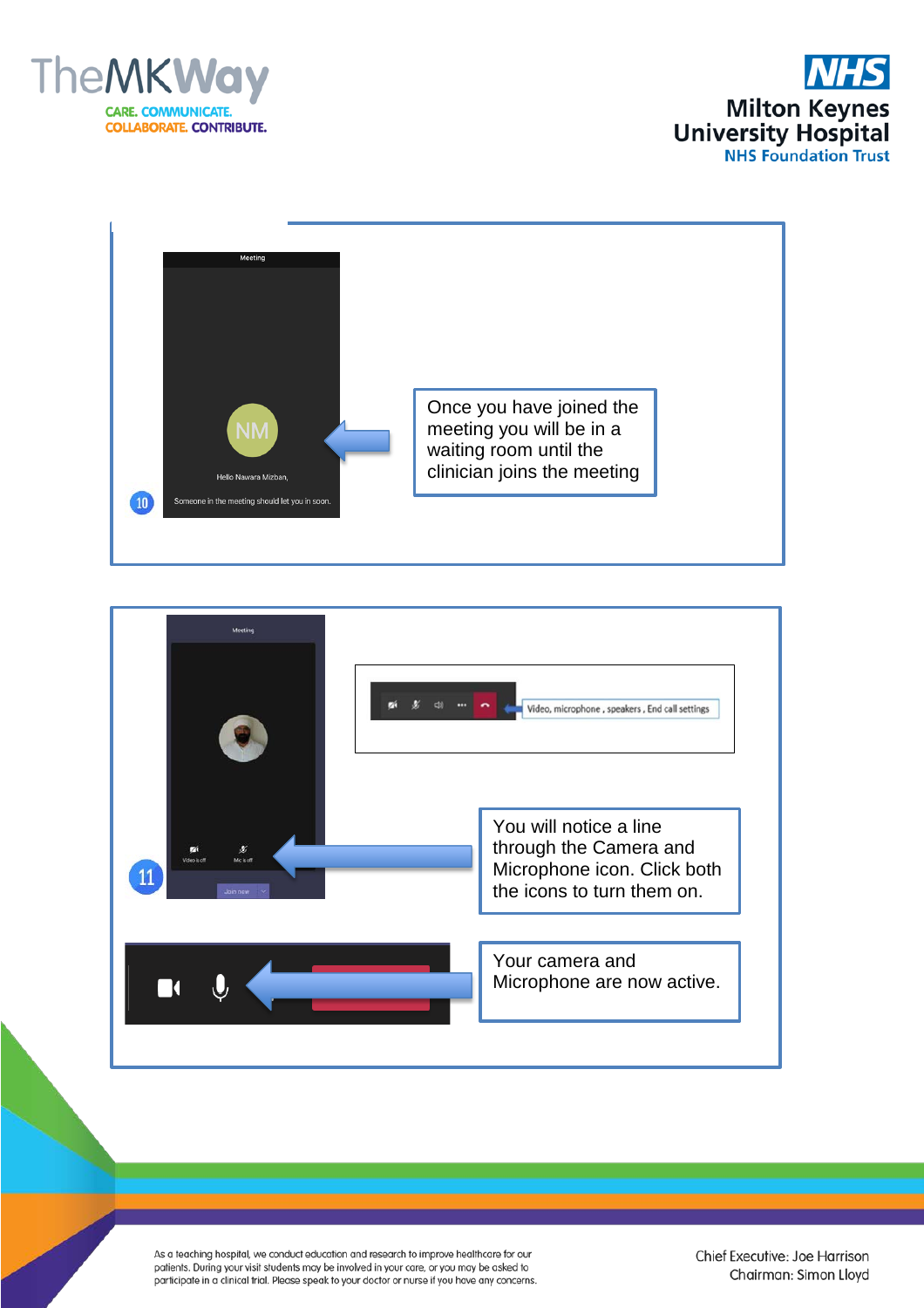